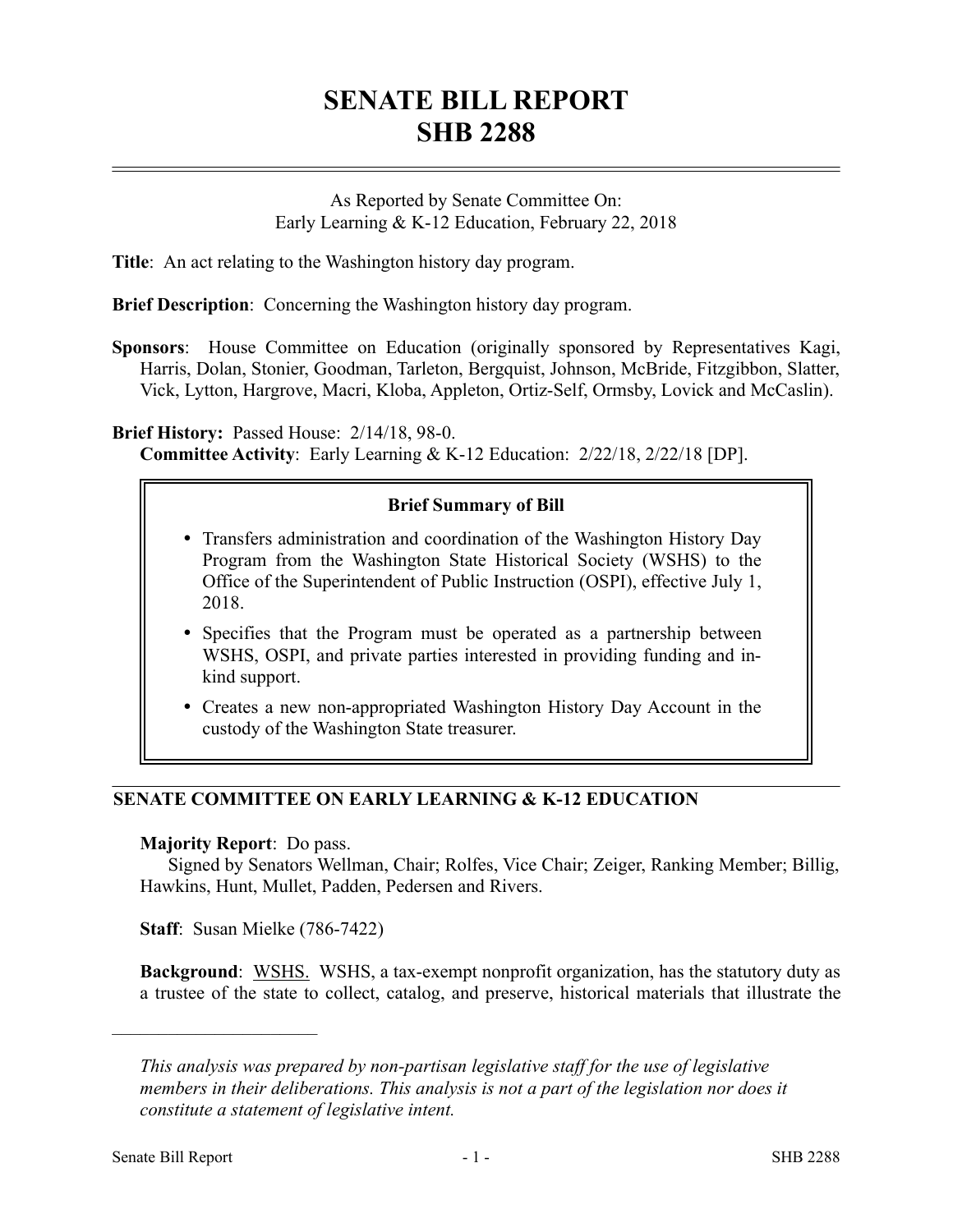history of the state of Washington. Additionally, WSHS's duties include operating state museums, conducting educational activities and celebrations of significant events in the history of Washington, and engaging in fund-raising. WSHS is governed by a board of trustees that includes the Superintendent of Public Instruction.

National History Day and Washington History Day. The National History Day organization (NHD), a nonprofit organization established in 1974, offers year-long academic programs for students in grades 6–12 that have a focus on historical research. In addition to providing curriculum materials and professional development opportunities for teachers, the NHD operates the National History Day Contest, which is the final stage of a series of contests beginning at the local and state/affiliated levels. Washington participates as an affiliate through the Washington History Day Program (Program). The Program is administered by WSHS. According to WSHS, more than 8000 students participate in the Program each year.

OSPI. There is a social studies office within OSPI that provides guidance for the development and implementation of the Washington social studies student learning standards and classroom-based assessments.

**Summary of Bill**: Responsibility for administering the Program is transferred from WSHS to OSPI effective July 1, 2018. OSPI is responsible for the administration and coordination of the Program, including providing necessary staff support, subject to funds appropriated for this specific purpose.

Although OSPI has administrative and coordination duties, the Program must be operated as a partnership between OSPI, WSHS, and private parties interested in providing funding and in-kind support. WSHS, in coordination with OSPI, must promote the Program and provide access and support for students who are conducting historical research of Washington documents and commentary.

A non-appropriated Washington History Day Account is created in the custody of the Washington State treasurer. All monies from public and private sources to support Washington History Day must be deposited into the account. Only OSPI or OSPI's designee may authorize expenditures from the account.

**Appropriation**: None.

**Fiscal Note**: Available. New fiscal note requested on February 21, 2018.

#### **Creates Committee/Commission/Task Force that includes Legislative members**: No.

**Effective Date**: Ninety days after adjournment of session in which bill is passed.

**Staff Summary of Public Testimony**: PRO: This program provides a terrific learning experience for students and should be available as part of the state's educational process. That is why we are moving it to OSPI but maintaining the connection with the Washington Historical Society. If funding is provided it can eliminate the fees to participate in this program.